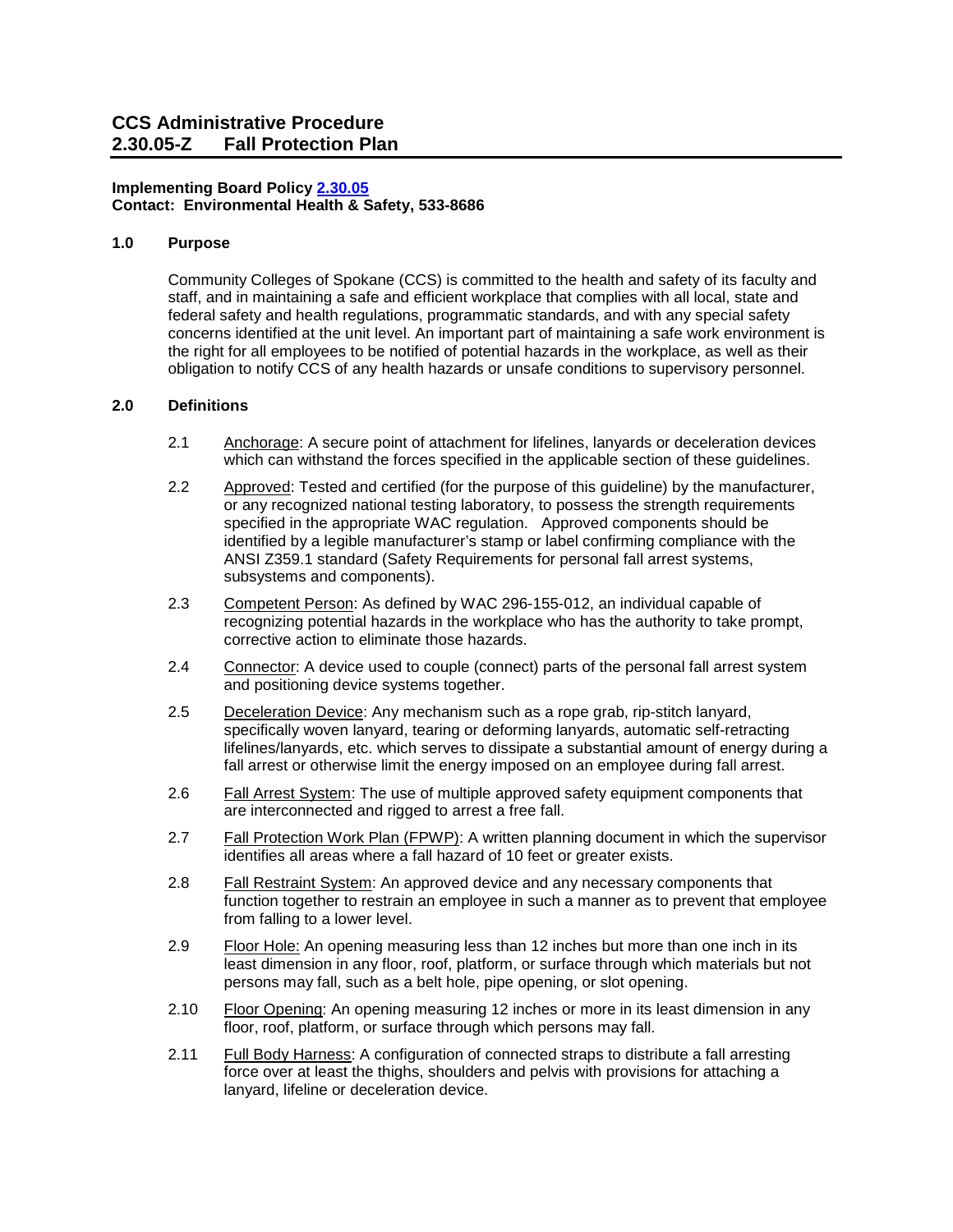- 2.12 Guardrail: A barrier erected to prevent employees from falling to lower levels.
- 2.13 Hardware: Snap hooks, D-rings, bucklers, carabiners, adjusters or O-rings that are used to attach the components of a fall protection system together.
- 2.14 Lanyard: A flexible line of webbing, rope or cable used to secure a body belt or harness to a lifeline of an anchorage point usually two to four feet long.
- 2.15 Low Pitched Roof: A roof having a slope equal to or less than 4 in 12.
- 2.16 Lifeline: A component consisting of a flexible line for connecting to an anchorage and which serves as a means for connecting other components of a personal fall arrest system to the anchorage.
- 2.17 Positioning Device System: A body belt or body harness system rigged to allow an employee to be supported on an elevated vertical surface, such as a wall, and work with both hands free while leaning.
- 2.18 Rope Grab: A fall arrester that is designed to move up or down a lifeline suspended from a fixed overhead or horizontal anchorage point or lifeline to which the belt or harness is attached. In the event of a fall, the rope grab locks onto the lifeline rope through compression to arrest the fall.
- normal employee movement, and which after onset of a fall automatically locks the 2.19 Self-retracting Lifelines: A deceleration device which contains a drum-wound line which may be slowly extracted from or retracted onto the drum under slight tension during drum and arrests the fall.
- body belt of harness to a lifeline or anchorage point that has an integral shock 2.20 Shock Absorbing Lanyard: A flexible line of webbing, cable or rope used to secure a absorber.
- 2.21 Warning Line System: A barrier erected on a walking and working surface to warn employees that they are approaching an unprotected fall hazard(s).

### **3.0 Responsibilities**

- 3.1 Departments with covered employees must ensure that:
	- 3.1.1 Covered employees and their supervisors comply with this procedure;
	- 3.1.2 Covered employees are trained according to section 9.0 of this procedure; and
	- 3.1.3 A copy of this procedure is accessible for all covered employees.
- 3.2 Supervisors must:
	- 3.2.1 Ensure that a competent person prepares the Fall Protection Work Plan when it is required;
	- 3.2.2 Review and approve the written Fall Protection Work Plan prior to the start of the project and consult the Environmental Health and Safety Office as necessary;
	- ensure they are properly used; and 3.2.3 Provide approved fall protection equipment and systems to employees and
	- 3.2.4 Monitor the work activity to ensure that the requirements in these guidelines and other required safety precautions have been taken.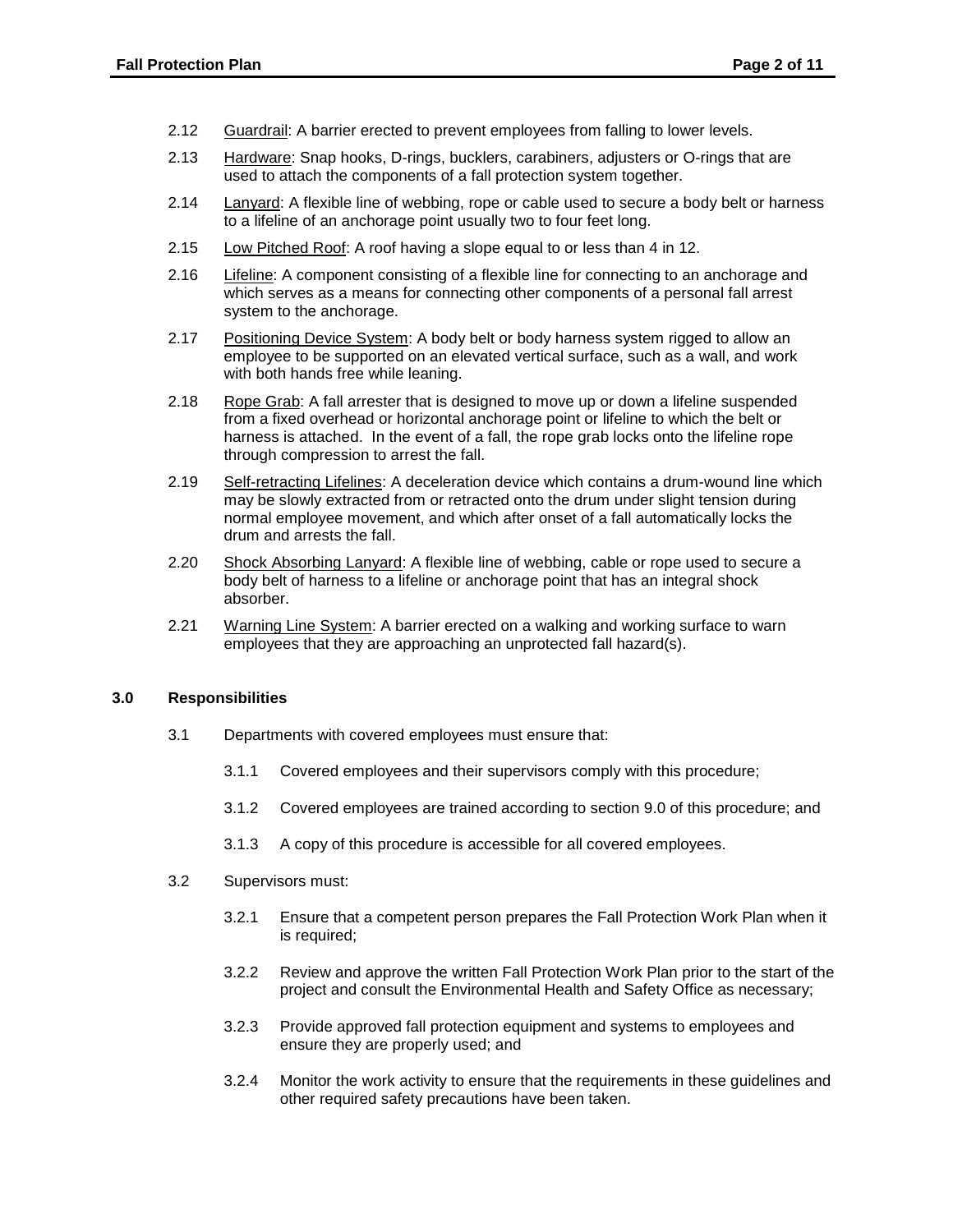- 3.3 Employees must:
	- 3.3.1 Never attempt any task or operation for which they have not received the necessary level of training and equipment;
	- 3.3.2 Inspect all Personal Fall Protection equipment and components at the beginning and end of each job.
	- 3.3.3 Immediately report any problems or concerns to their supervisor or the Environmental Health and Safety Office.
- 3.4 Environmental Health and Safety (EH&S) Office will:
	- 3.4.1 Assist supervisors and employees in the evaluation of potential fall hazards;
	- 3.4.2 Monitor site activities and operations as necessary to ensure compliance with health and safety guidelines.

### **4.0 Fall Protection Systems**

 it occurs. The three categories of fall protection are shown in following chart. 4.1 The purpose of fall protection is to either prevent a fall before it occurs or stop a fall after

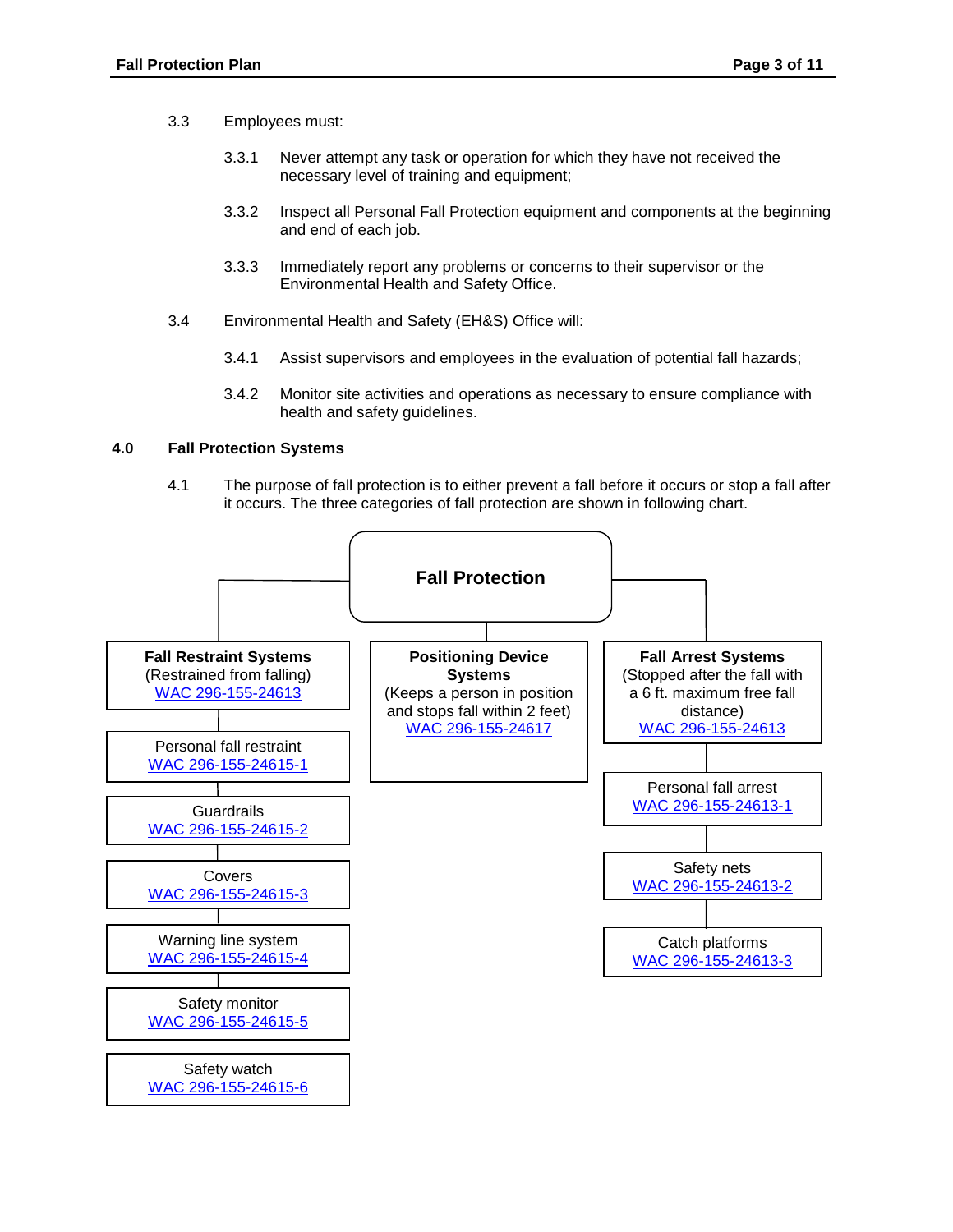Examples of what personal fall arrest, personal fall restraint and positioning device systems look like:



- 4.2 **Fall Restraint** equipment keeps a person from reaching a fall point, such as a roof's edge, and consists of:
	- 4.2.1 Personal Fall Restraint
		- 4.2.1.1 A system used to prevent an employee from access to a leading edge or other fall-hazard location. It consists of anchorages, connectors, body belt, and harness. It may include lanyards, lifelines, and rope grabs designed for that purpose.
	- 4.2.2 Guardrails.
		- and posts. The top rail will be between 42" +/- 3" from the floor platform. The intermediate rail will be half way between the top rail and the floor. horizontally to the top rail. 4.2.2.1 Standard guardrails will consist of a top rail, intermediate rail, toe board The kick board will be on the floor. The posts will be spaced no more than 8' apart. The railing must withstand a 200 lbs. force applied
		- horizontally to the top rail. 4.2.2.2 When a standard guardrail is not present, or a person's center of gravity is located outside of the protection offered by the guardrails, alternative fall protection equipment will be used.
	- $4.2.3$ **Covers** 
		- 4.2.3.1 All covers must be secured when installed to prevent accidental displacement by the wind, equipment, or employees.
		- 4.2.3.2 All covers must be color coded or they must be marked with the word "**hole**" or "**cover**" to provide warning of the hazard.
		- equipment, and materials that might cross them. 4.2.3.3 Covers must be able to support twice the weight of employees,
		- 4.2.3.4 Floor opening or floor hole covers must be of any material that meets the following strength requirements:
			- 4.2.3.4.1 Conduits, trenches, and manhole covers and their supports, when located in roadways, and vehicular aisles must be designed to carry a truck rear axle load of at least two times the maximum intended load;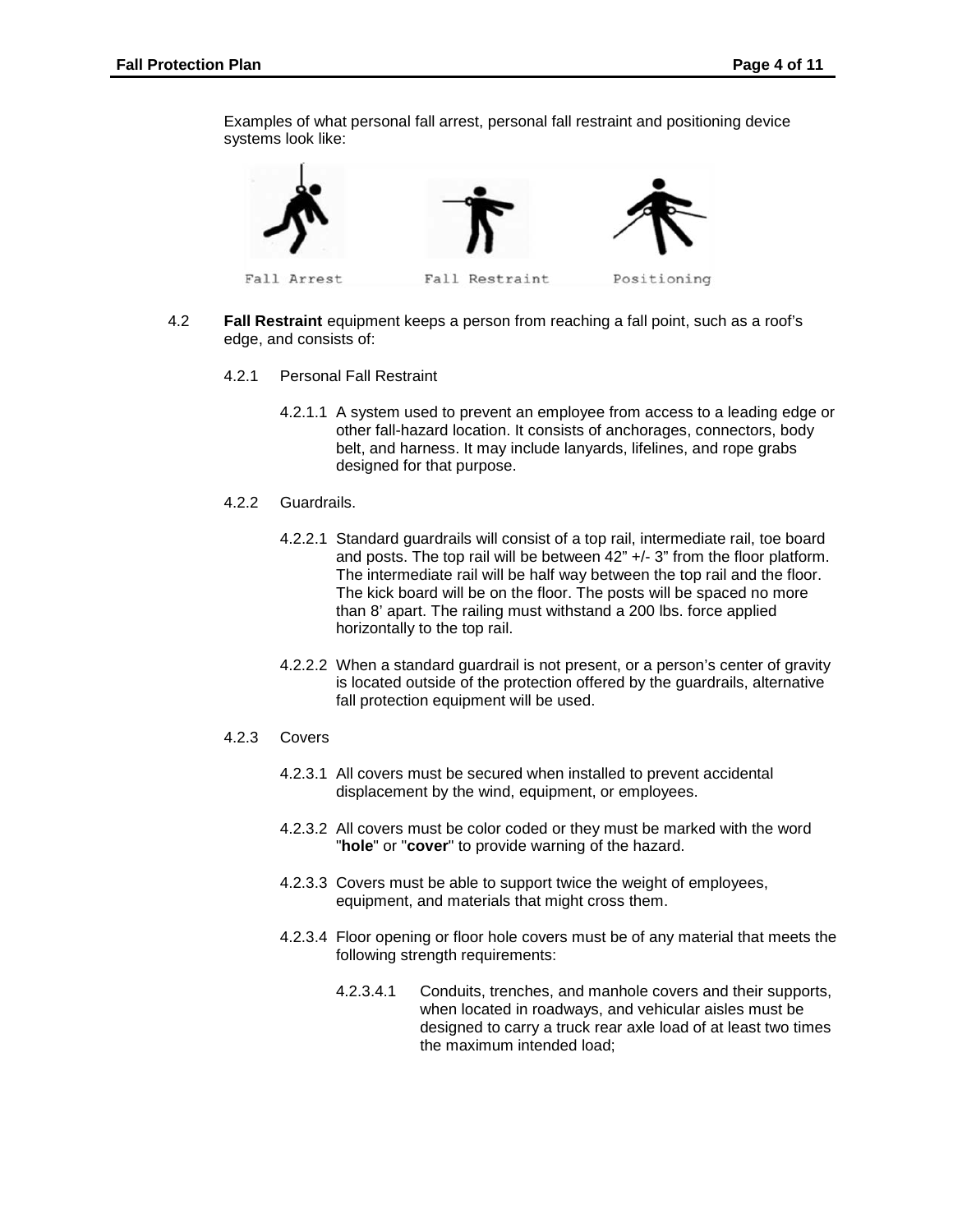- 200 pounds. 4.2.3.4.2 All floor opening and floor hole covers must be capable of supporting the maximum potential load but never less than
- **Warning Line System** 4.2.4

Warning Line System<br>Warning line system specifications will be used on pitches 4 in 12 or less for covered by this procedure will ensure the following: roofing work, leading edge work, and on low pitched open sided surfaces for work activities other than roofing work or leading edge work. Each department

- 4.2.4.1 Warning lines must be erected around all unprotected sides and edges of the work area.
- 4.2.4.2 Warning lines used during **roofing work**:
	- 4.2.4.2.1 Warning lines will be erected not less than 6 feet from roof edge when no mechanical/mobile equipment is used or when roofing work is taking place.
	- 4.2.4.2.2 When mechanical/mobile equipment is being used, the warning line will be erected not less than 6 feet from the roof equipment operation, and not less than 10 feet from the roof edge which is parallel to the direction of the mechanical edge which is perpendicular to the direction of mechanical/mobile equipment operation.

 low pitched roofs less than 50 feet wide. **Note:** The warning line is not required when performing roofing work on

- sided surface. 4.2.4.3 Warning lines erected on **low pitched open sided surfaces** for work activities other than roofing work or leading edge work, must be erected not less than 15 feet from the unprotected sides or edges of the open
- 4.2.4.4 Warning lines must be erected to separate employees who are engaged in **leading edge work** (between the forward edge of the warning line and the leading edge), from other work areas on the low pitched surface. The responsible department will ensure:
	- 4.2.4.4.1 The warning line is erected not less than 6 feet nor more than 25 feet from the leading edge;
	- system as described in **section of 4.2.5** will be implemented 4.2.4.4.2 When fall arrest systems or fall restraint systems as described in this procedure are not used, a safety monitor to protect employees engaged in constructing the leading edge who are working between the forward edge of the warning line and the leading edge.
- 4.2.4.5 Warning line systems consist of ropes, wires, or chains and supporting stanchions that form a barrier to warn workers they are near an unprotected roof side or leading edge. The warning line systems must be erected as follows: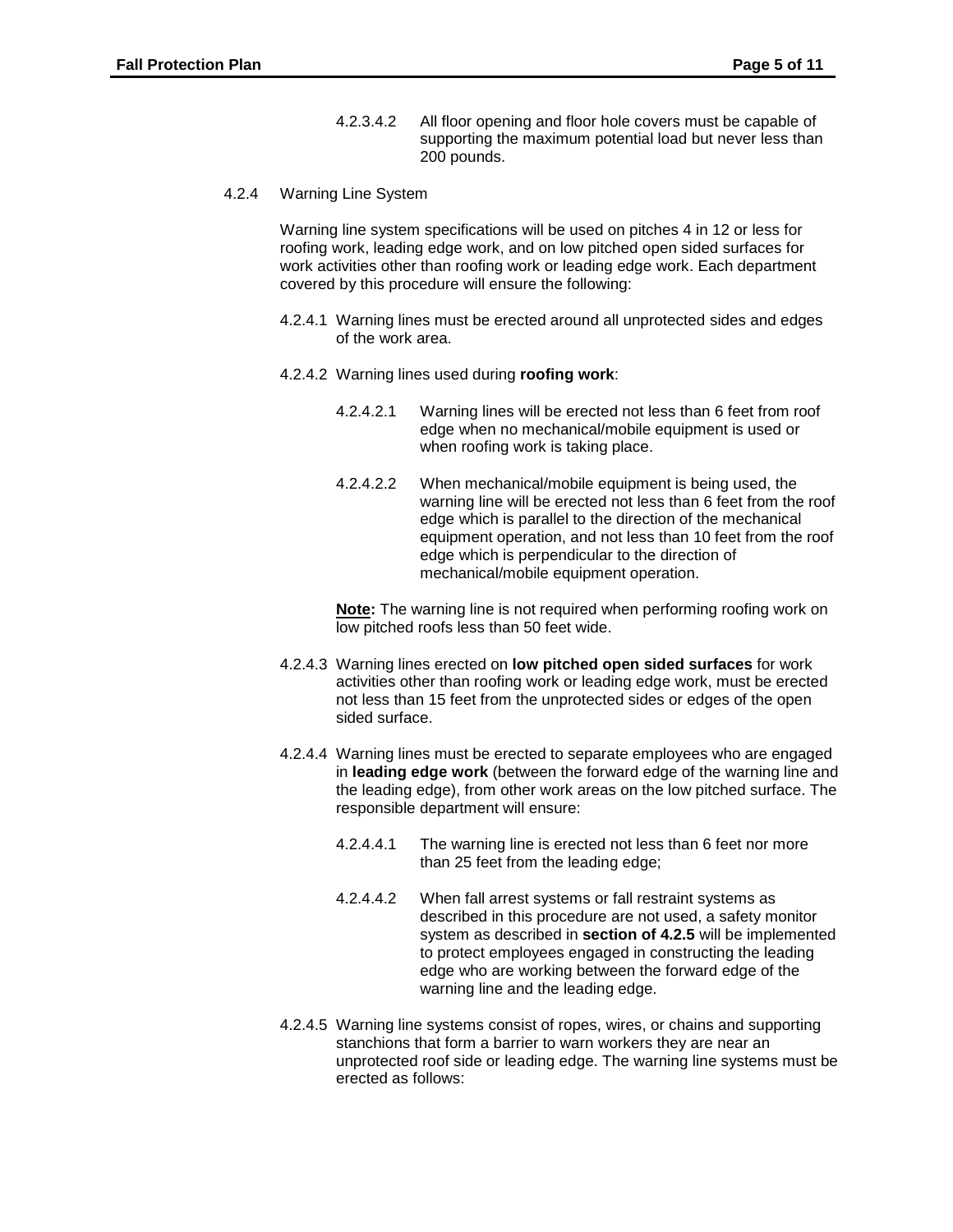- and edges of the work area. 4.2.4.5.1 Warning lines will be erected around all unprotected sides
- 4.2.4.5.2 The rope, wire, or chain will be flagged at not more than  $6$ feet intervals with high visibility material.

**Note**: Highly visible caution or danger tape as described in section 4.2.4.5.5 of this plan does not need to be flagged.

- a way that its lowest point (including sag) is not less than 36 than 45 inches from the roof surface. 4.2.4.5.3 The rope, wire, or chain will be rigged and supported in such inches from the roof surface and its highest point is no more
- stanchion, 30 inches above the roof surface, perpendicular 4.2.4.5.4 After being erected, with the rope, wire or chain attached, stanchions will be capable of resisting, without tipping over, a force of at least 16 lbs. applied horizontally against the to the warning line, and in the direction of the roof edge.
- 4.2.4.5.5 The rope, wire, or chain will have a minimum tensile strength of 200 lbs., and after being attached to the stanchions, will be capable of supporting, without breaking, the loads applied to the stanchions.

 lieu of rope, wire, or chain as long as it is at least three inches wide and three mils (0.003 inches) thick and has a **Note:** Highly visible caution or danger tape may be used in tensile strength of at least two hundred pounds.

- 4.2.4.5.6 The line will be attached at each stanchion in such a way that pulling on one section of the line between stanchions will not result in slack being taken up in adjacent sections before the stanchion tips over.
- 4.2.4.6 Materials will not be stored within six feet of the roof edge unless guardrails are erected at the roof edge.
- 4.2.4.7 Work outside of the warning line must utilize a personal fall arrest system.
- 4.2.4.8 Warning lines may only be used on low-sloped roofs (pitch of less than or equal to 4 in 12) and as part of an approved Fall Protection Work Plan by a competent person.
- 4.2.4.9 The access path will be erected as follows:
	- 4.2.4.9.1 Points of access, materials handling areas, and storage areas will be connected to the work area by a clear access path formed by two warning lines.
	- 4.2.4.9.2 When the path to a point of access is not in use, a rope, wire, or chain equal in strength and height to the warning line will be placed across the path at the point where the path intersects the warning line erected around the work area.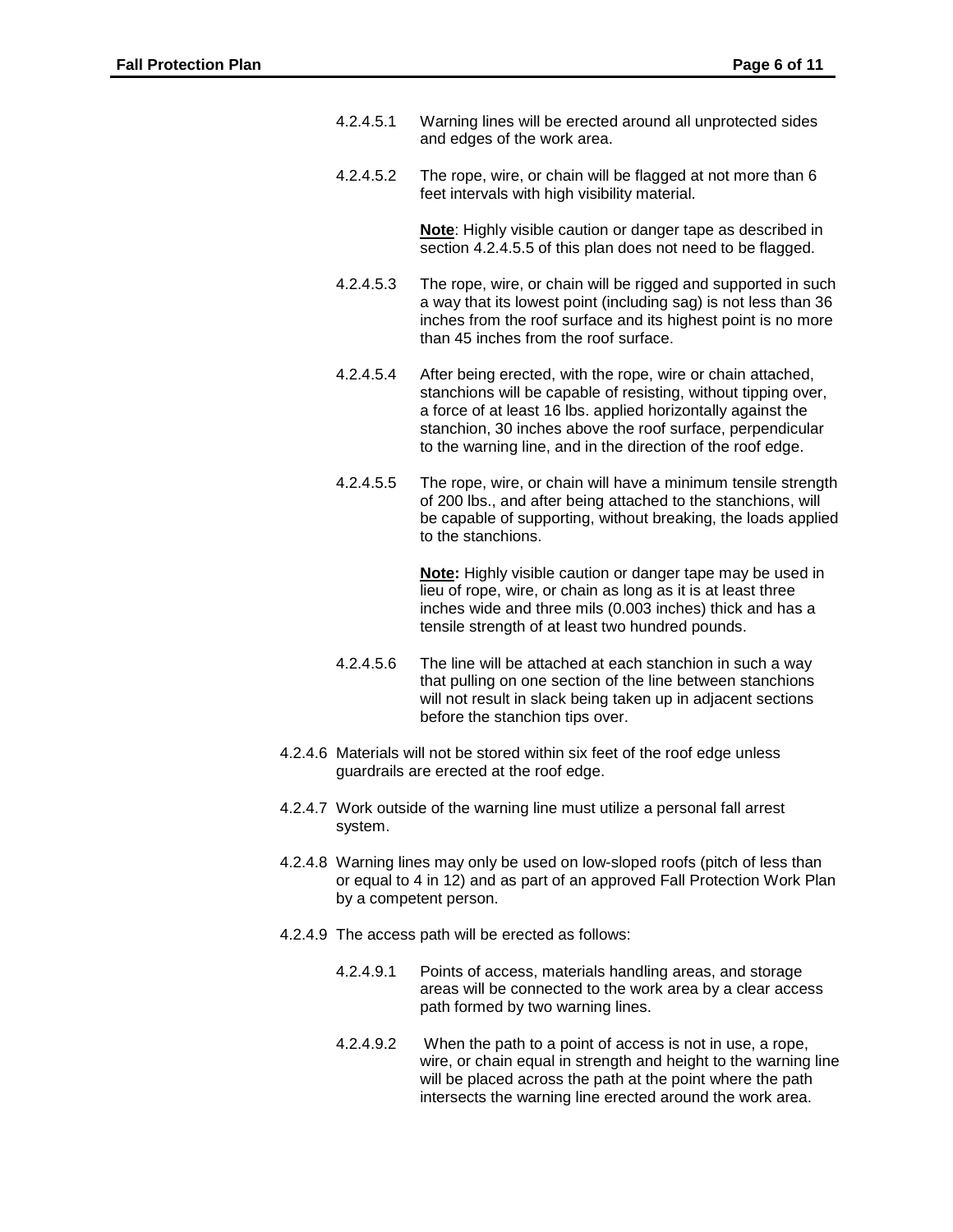- 4.2.5 Safety monitor system
	- 4.2.5.1 A Safety Monitor System (SMS) may be used in conjunction with a warning line system as a method of guarding against falls during work on low-pitched roofs (less than or equal to 4 in 12 pitch), and leading edge work. This system does not provide a physical means of preventing or arresting falls.
	- 4.2.5.2 When a safety monitor system is used, the supervisor must ensure that the safety monitor system is addressed in the fall protection work plan, including the name of the safety monitor(s) and the extent of their training in both the safety monitor and warning line systems.
	- 4.2.5.3 The safety monitor system must not be used when adverse weather conditions create additional hazards.
	- 4.2.5.4 The safety monitor(s) will be trained in the function of both the safety monitor and warning line systems, and will:
		- 4.2.5.4.1 Have control authority over the work as it relates to fall protection.
		- 4.2.5.4.2 Be instantly distinguishable over members of the work crew (such as, wearing a brightly colored vest).
		- 4.2.5.4.3 Perform no other duties while acting as safety monitor.
		- 4.2.5.4.4 Be on same surface as workers, be within visual sight, and close enough to communicate and warn other employees in a normal voice.
		- 4.2.5.4.5 Not supervise more than eight exposed workers at one time.
		- 4.2.5.4.6 Warn the employee when it appears that the employee is unaware of a fall hazard or is acting in an unsafe manner.
- 4.2.6 Safety Watch System

It is a fall protection system as described in [WAC 296-155-24615-6,](https://app.leg.wa.gov/wac/default.aspx?cite=296-155-24615) in which a person monitors one worker who is engaged in repair work or servicing equipment on low pitch roofs only.

- 4.3 **Fall Arrest** equipment is used to protect a person from falling more than six feet and/or striking a lower surface/object and consists of:
	- 4.3.1 Personal Fall Arrest System (PFAS)
		- point. This system is called a Personal Fall Arrest System (PFAS). 4.3.1.1 An ANSI Class III full body harness; lanyard; lifeline, and an anchorage

PFAS = Class III body harness + lanyard + lifeline + anchor point

 **Important Note**: A body belt is not acceptable as part of a personal fall arrest system.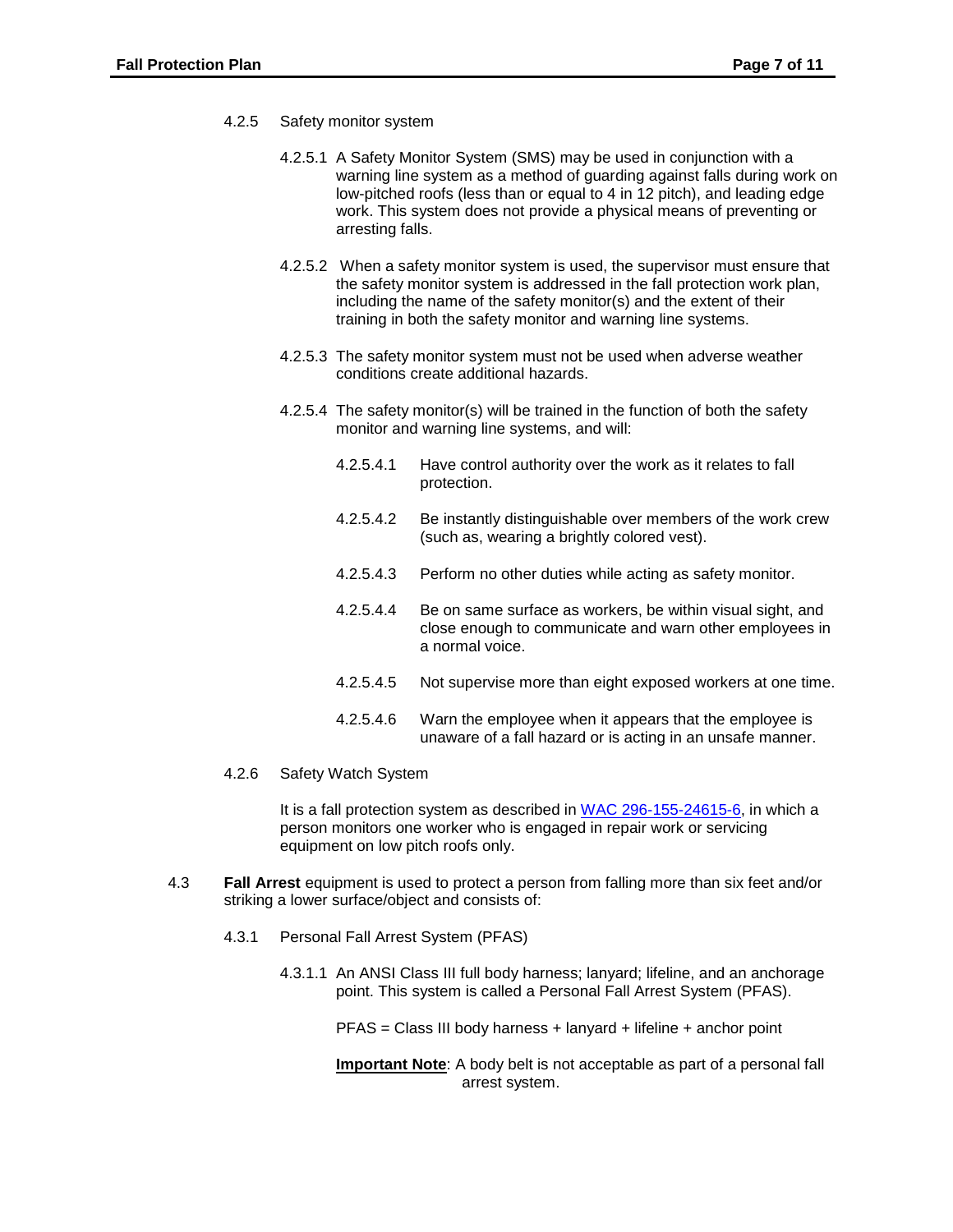- 4.3.1.2 Consider these three components of a fall when choosing the proper PFAS:
	- 4.3.1.2.1 A free fall distance (not to exceed 6 feet) which is the distance a person falls before the PFAS begins to apply force to stop the fall.
	- exceed 3.5 feet and done by deceleration device such as a 4.3.1.2.2 The deceleration distance which is after the free fall, when the PFAS activates and applies force to stop the fall (not to shock absorbing lanyard).
	- worker from falling (limited to 1800 lb. for body harness). The 4.3.1.2.3 The arresting force, which is the force needed to stop the greater the free fall distance, the more force needed to arrest the fall. Equipment used must be able to withstand this arresting force, and the weight of the worker must be considered in the arresting force calculations.
- 4.3.2 A safety net system. Please refer to [WAC 296-155-24613-2](http://apps.leg.wa.gov/wac/default.aspx?cite=296-155-24613)
- 4.3.3 Catch platforms. Please refer to [WAC 296-155-24613-3](http://apps.leg.wa.gov/wac/default.aspx?cite=296-155-24613)
- 4.4 **Positioning Devices** are not recognized as fall arrest equipment and should not be used be rigged so employees cannot free fall more than two feet. for such. This system holds the employee in place while keeping their hands free to work, and whenever an employee leans back, the system is activated. Positioning devices will

# 4.5 **Leading Edge Work**

 six feet back from the leading edge and is separated by other work areas by a warning When performing leading edge work on low-pitched roofs, the department in charge must ensure that a Control Access Zone (CAZ) is established. A CAZ is the area between the warning line and the unprotected sides and the walking/working surface. The CAZ begins line.

 be used. When these systems are not feasible a safety monitor system will be used. A warning line is not mandatory on low-pitched roofs less than 50 feet wide, but a safety At all times when performing work within a CAZ, fall restraint or fall arrest systems must monitor is still required.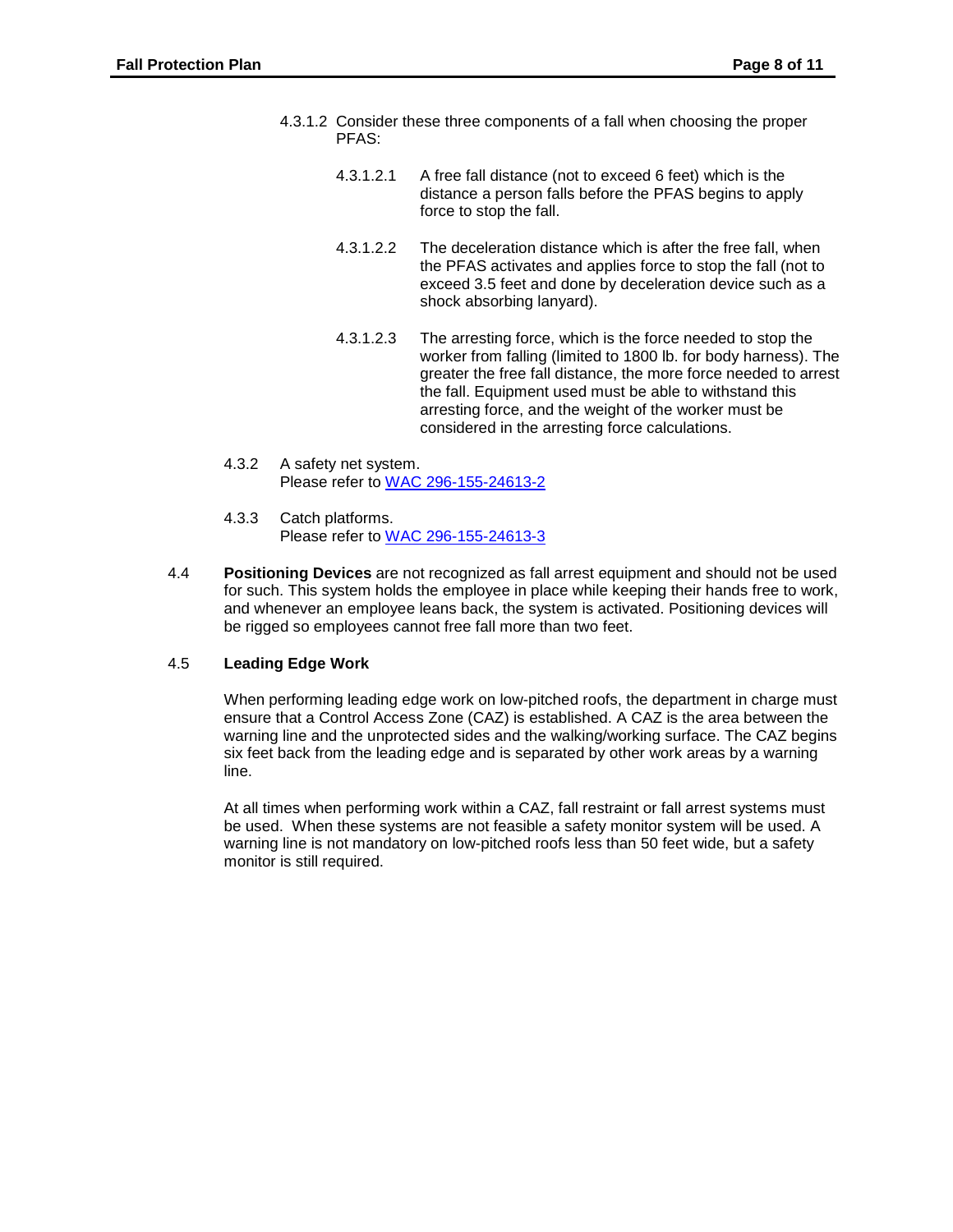ROOF EDGE



# **5.0 Fall Protection Work Plan (FPWP)**

- which CCS employees are regularly involved:<br>5.1.1 Window washing; 5.1 The following are examples of regular job duties with the potential for fall hazards in
	-
	- 5.1.2 Cleaning sawdust collectors;
	- 5.1.3 Changing filter systems (HVAC & dust collection on campus roofs);
	- 5.1.4 Electrical work;
	- 5.1.5 Changing light bulbs;
	- 5.1.6 Painting;
	- 5.1.7 Roof work and repair (cleaning gutters, painting roof trim, snow and ice removal, etc.);
	- 5.1.8 Gardening work (tree trimming);
	- 5.1.9 Construction work (structural carpentry/building houses); and
	- 5.1.10 Logging program (climbing vertical poles).
- 5.2 Fall hazards may also be recognized by the type of equipment used. For example, the following is a list of equipment select CCS employees regularly use to complete assigned job duties of ten feet or more in height:
	- 5.2.1 Boom-truck;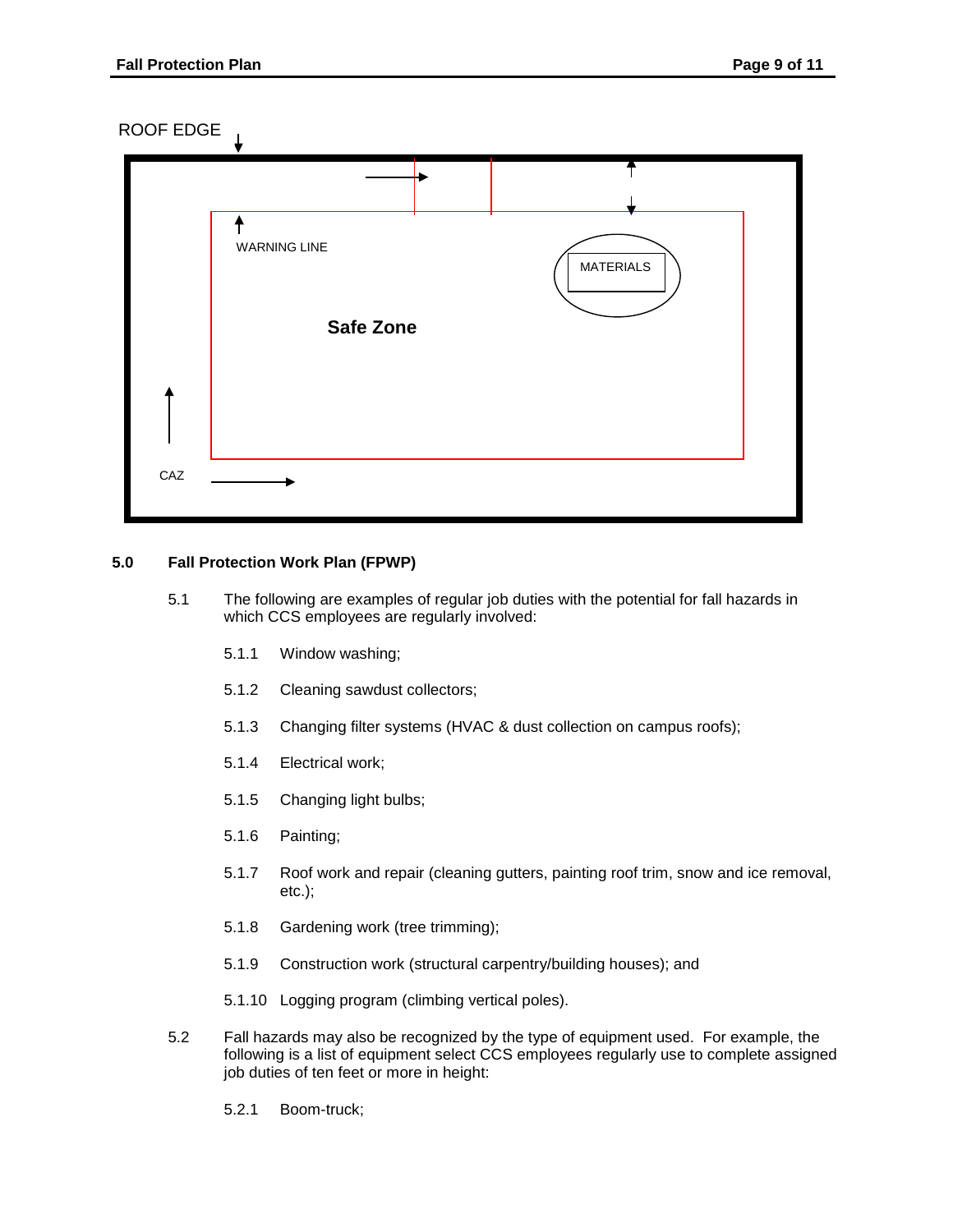- 5.2.2 Scaffolding; and
- 5.2.3 Platforms.
- 5.3 According to [WAC 296-155-24611-2,](https://apps.leg.wa.gov/WAC/default.aspx?cite=296-155-24611) when a fall hazard of ten feet or greater exists, a written FPWP must be developed and should include:
	- 5.3.1 Identification of the fall hazards in the work area;
	- 5.3.2 A description of the method of fall arrest or fall restraint to be provided for each identified hazard;
	- 5.3.3 A description of the procedures for assembly, maintenance, inspection and disassembly of the fall protection system to be used;
	- 5.3.4 A description of the correct procedures for handling, storage and security of tools and materials;
	- may be in, or pass through the area below the work site; and 5.3.5 A description of the method(s) to provide overhead protection for workers who
	- workers. 5.3.6 A description of the method for prompt, safe rescue and removal of injured
- workers.<br>5.4 A FPWP template is included in the attachments section of this procedure.

 needed, please refer to CCS Fall Protection Requirements. For more details about the requirements and when fall protection including FPWP is

### **6.0 Fall Protection Equipment Inspection**

- 6.1 All components (including hardware, lanyards, and positioning harnesses or full body harnesses depending on which system is used) of personal fall arrest systems, personal fall restraint systems and positioning device systems will be inspected prior to each use according to manufacturer's specifications for mildew, wear, damage, and other deterioration.
- 6.2 Defective components will be removed from service.
- 6.3 Fall arrest equipment will be inspected by the user before each use, after a fall event, and annually. The after a fall event and annual inspections will be conducted by a competent person.
- 6.4 Safety nets will be inspected at least once a week according to manufacturer's specifications for wear, damage, and other deterioration.
- 6.5 Safety nets must also be inspected after any occurrence which could affect the integrity of the safety net system.

### **7.0 Rescue Plan**

7.1 Rescue personnel must be trained and have proper rescue and removal equipment before attempting to remove an injured worker from an elevated job site. If neither trained personnel nor equipment is available, the following procedures should be followed: